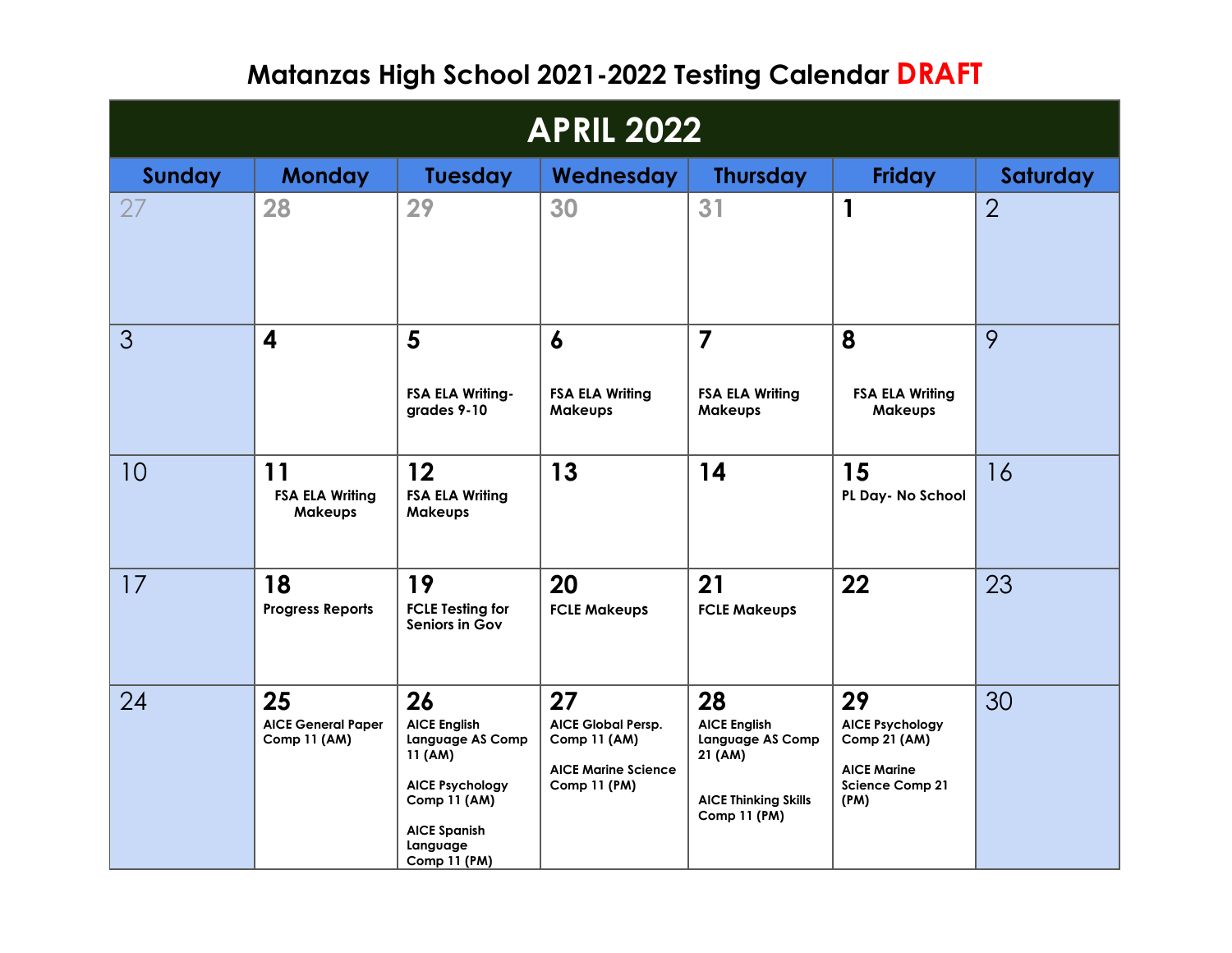## **Matanzas High School 2021-2022 Testing Calendar DRAFT**

| <b>MAY 2022</b> |                                                                                                                                                |                                                                                                                               |                                                                                                              |                                                                                                                                                                            |                                                                                                                        |                |  |
|-----------------|------------------------------------------------------------------------------------------------------------------------------------------------|-------------------------------------------------------------------------------------------------------------------------------|--------------------------------------------------------------------------------------------------------------|----------------------------------------------------------------------------------------------------------------------------------------------------------------------------|------------------------------------------------------------------------------------------------------------------------|----------------|--|
| Sun             | <b>Monday</b>                                                                                                                                  | <b>Tuesday</b>                                                                                                                | Wednesday                                                                                                    | <b>Thursday</b>                                                                                                                                                            | <b>Friday</b>                                                                                                          | Sat            |  |
|                 | $\overline{2}$<br><b>AICE General Paper Comp</b><br>21 (AM)                                                                                    | $\mathbf{3}$<br>AP Psychology-1 (PM)                                                                                          | 4<br><b>FSA ELA Reading S1-</b><br>grades 9-10<br><b>AICE History Comp 11</b><br>(PM)<br>AP Eng LIT - 1 (AM) | 5<br><b>FSA ELA Reading S2 -</b><br>grades 9-10<br><b>AICE Physics Practical</b><br>Comp 31 (AM)<br><b>AP Human Geography</b><br>(AM)<br><b>AP Statistics (PM)</b>         | 6<br><b>AICE History Comp 21</b><br>(PM)<br><b>FSA ELA Reading</b><br>Makeups<br>AP Art History-1 (PM)                 | 7              |  |
| 8               | 9<br>Algebra EOC \$1<br>Geometry EOC \$1<br><b>AP Calculus (AM)</b><br><b>AP Computer Science</b><br>Principles (PM)<br>AICE Chem Comp 21 (AM) | 10<br>Algebra EOC \$2<br>Geometry EOC S2                                                                                      | 11<br>AICE Bio Comp 21 (AM)<br><b>FSA ELA Reading</b><br><b>Makeups</b>                                      | 12<br><b>Biology, US History EOC</b><br><b>AICE English Language</b><br>AL Comp 31 (AM)<br><b>AICE Thinking Skills AS</b><br><b>Comp 21 (PM)</b><br><b>Alg/Geo Makeups</b> | 13<br>Alg/Geo Makeups<br><b>AICE Literature Comp</b><br>11(AM)                                                         | 14             |  |
| 15<br>22        | 16<br>Periods 1 & 5 CDFs<br>AICE Lit Comp 21 (AM)<br>AICE Spanish Comp 31 (PM)<br><b>Bio/US History Makeups</b><br>23                          | 17<br>Periods 2 & 4 CDFs<br><b>AICE Chem Comp 31</b><br>(Practical) (AM)<br><b>AICE Music Listening Comp</b><br>11 (PM)<br>24 | 18<br>Period 3 CDFs<br>Last call for FSA/EOC<br><b>Makeups</b><br>AP Stat (8AM)<br>25                        | 19<br><b>CDF Makeups</b><br><b>AICE Physics Comp 21</b><br>(AM)<br>26                                                                                                      | 20<br><b>CDF Makeups</b><br><b>AICE English Lang AL</b><br>Comp 41 (AM)<br><b>AP Calc Late Exam</b><br>Only (AM)<br>27 | 21<br>28       |  |
| 29              | <b>AICE Travel and Tourism</b><br>Comp 11 (PM)<br>30<br><b>Memorial Day</b>                                                                    | AICE Bio Comp 31 (Practical)<br>(AM)<br>31<br>AICE Env Man Comp 11 (PM)                                                       | <b>AP Calc Exception Date</b><br>(2)                                                                         | Last Day of School for<br><b>Students</b><br>$\overline{2}$                                                                                                                | Last Day of School for<br><b>Teachers</b><br>3                                                                         | $\overline{4}$ |  |